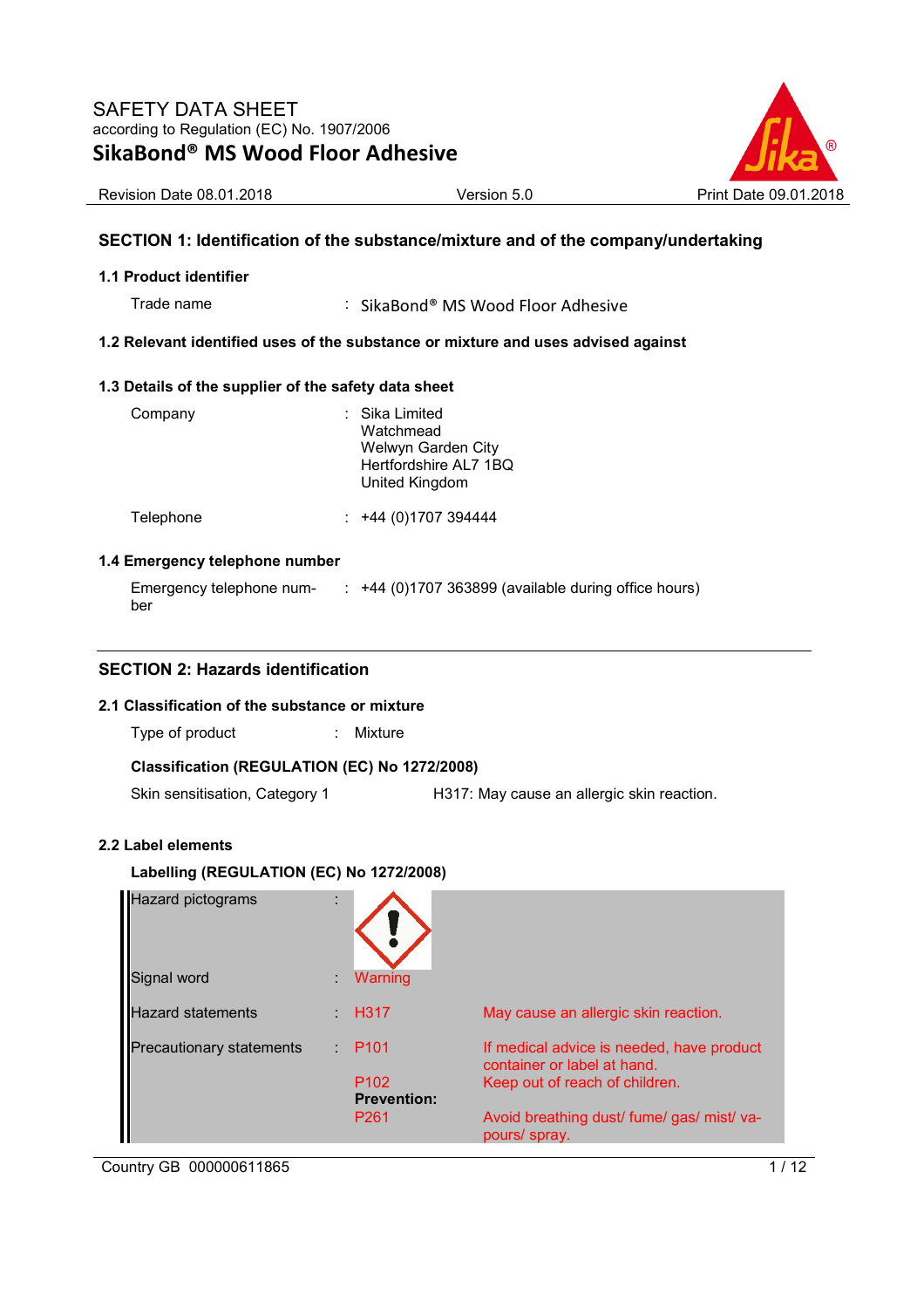

| <b>Revision Date 08.01.2018</b> |                                      | Version 5.0                                                             | Print Date 09.01.2018 |  |
|---------------------------------|--------------------------------------|-------------------------------------------------------------------------|-----------------------|--|
|                                 | P <sub>280</sub><br><b>Response:</b> | Wear protective gloves.                                                 |                       |  |
|                                 | $P302 + P352$<br>Disposal:           | IF ON SKIN: Wash with plenty of water.                                  |                       |  |
|                                 | P <sub>501</sub>                     | Dispose of contents/container in accord-<br>ance with local regulation. |                       |  |
|                                 |                                      |                                                                         |                       |  |

Hazardous components which must be listed on the label:

| .<br>217-164-6     | N-(3-(trimethoxysilyl)propyl)ethylenediamine |
|--------------------|----------------------------------------------|
| $1065336 - 91 - 5$ | Pentamethyl piperidylsebacate                |

#### **2.3 Other hazards**

This substance/mixture contains no components considered to be either persistent, bioaccumulative and toxic (PBT), or very persistent and very bioaccumulative (vPvB) at levels of 0.1% or higher.

### **SECTION 3: Composition/information on ingredients**

#### **3.2 Mixtures**

#### **Hazardous components**

| Chemical name<br>CAS-No.<br>EC-No.                                                                                                                                                                                                                                                           | Classification<br>(REGULATION (EC)<br>No 1272/2008)                           | Concentration<br>[%] |
|----------------------------------------------------------------------------------------------------------------------------------------------------------------------------------------------------------------------------------------------------------------------------------------------|-------------------------------------------------------------------------------|----------------------|
| Registration number                                                                                                                                                                                                                                                                          |                                                                               |                      |
| Polypropylene glycol<br>25322-69-4<br>500-039-8                                                                                                                                                                                                                                              | Acute Tox.4 H302                                                              | $>= 10 \le 20$       |
| trimethoxyvinylsilane<br>2768-02-7<br>220-449-8<br>01-2119513215-52-XXXX<br>Contains:<br>tetramethyl orthosilicate $\leq 0.2$ %                                                                                                                                                              | Flam. Lig.3, H226<br>Acute Tox.4, H332<br>STOT RE2, H373                      | $>= 1$ < 2.5         |
| N-(3-(trimethoxysilyl)propyl)ethylenediamine<br>1760-24-3<br>217-164-6<br>01-2119970215-39-XXXX<br>Contains:<br>1,2-Ethanediamine, N,N-bis[3-(trimethoxysilyl)propyl]- >=<br>$5 - 5 = 10 \%$<br>$N, N'-bis[3-(trimethoxysilyl)propyl]$ ethylenediamine $>= 5 -$<br>$= 10 \%$                 | Acute Tox.4, H332<br>Eye Dam.1, H318<br>Skin Sens.1, H317                     | < 1                  |
| Pentamethyl piperidylsebacate<br>1065336-91-5<br>915-687-0<br>01-2119491304-40-XXXX<br>Contains:<br>bis(1,2,2,6,6-pentamethyl-4-piperidyl) sebacate<br>methyl 1,2,2,6,6-pentamethyl-4-piperidyl sebacate<br>For the full text of the H-Statements mentioned in this Section, see Section 16. | Skin Sens.1A, H317<br>Aquatic Acute1, H400<br><b>Aquatic Chronic1</b><br>H410 | $>= 0.1$ < 0.25      |

Country GB 000000611865 2/12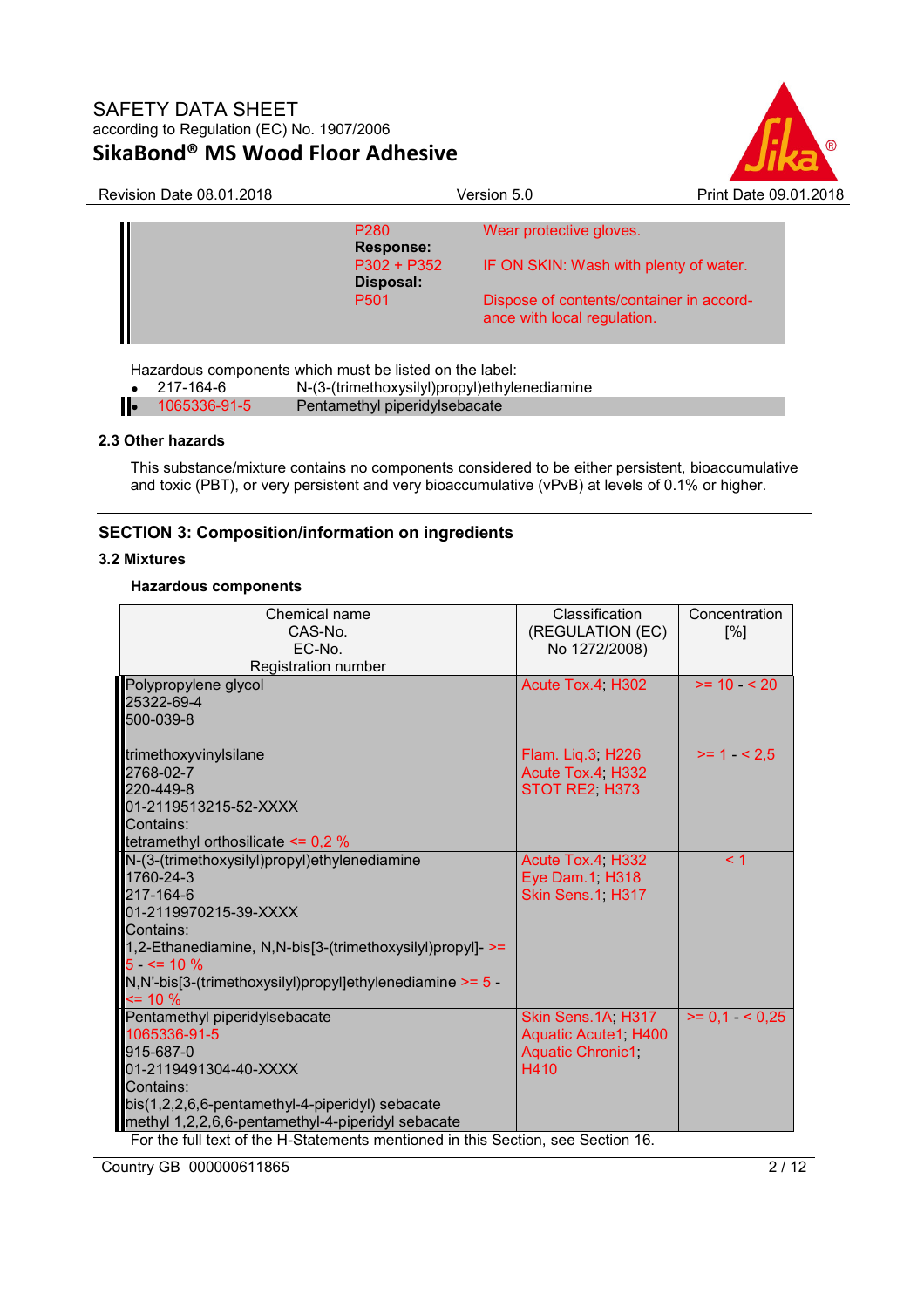



#### **SECTION 4: First aid measures**

| 4.1 Description of first aid measures                                          |                                                                                                                                                                                   |  |  |  |
|--------------------------------------------------------------------------------|-----------------------------------------------------------------------------------------------------------------------------------------------------------------------------------|--|--|--|
| General advice                                                                 | : Move out of dangerous area.<br>Consult a physician.<br>Show this safety data sheet to the doctor in attendance.                                                                 |  |  |  |
| If inhaled                                                                     | Move to fresh air.<br>Consult a physician after significant exposure.                                                                                                             |  |  |  |
| In case of skin contact                                                        | : Take off contaminated clothing and shoes immediately.<br>Wash off with soap and plenty of water.<br>If symptoms persist, call a physician.                                      |  |  |  |
| In case of eye contact                                                         | : Remove contact lenses.<br>Keep eye wide open while rinsing.<br>If eye irritation persists, consult a specialist.                                                                |  |  |  |
| If swallowed                                                                   | : Do not induce vomiting without medical advice.<br>Rinse mouth with water.<br>Do not give milk or alcoholic beverages.<br>Never give anything by mouth to an unconscious person. |  |  |  |
| 4.2 Most important symptoms and effects, both acute and delayed                |                                                                                                                                                                                   |  |  |  |
| Symptoms                                                                       | : Allergic reactions<br>See Section 11 for more detailed information on health effects<br>and symptoms.                                                                           |  |  |  |
| <b>Risks</b>                                                                   | : sensitising effects                                                                                                                                                             |  |  |  |
|                                                                                | May cause an allergic skin reaction.                                                                                                                                              |  |  |  |
| 4.3 Indication of any immediate medical attention and special treatment needed |                                                                                                                                                                                   |  |  |  |
| Treatment                                                                      | : Treat symptomatically.                                                                                                                                                          |  |  |  |

#### **SECTION 5: Firefighting measures**

# **5.1 Extinguishing media**

| Suitable extinguishing media | : In case of fire, use water/water spray/water jet/carbon diox-<br>ide/sand/foam/alcohol resistant foam/chemical powder for<br>extinction. |
|------------------------------|--------------------------------------------------------------------------------------------------------------------------------------------|
|                              |                                                                                                                                            |

#### **5.2 Special hazards arising from the substance or mixture**

| Hazardous combustion prod- | : No hazardous combustion products are known |
|----------------------------|----------------------------------------------|
| ucts                       |                                              |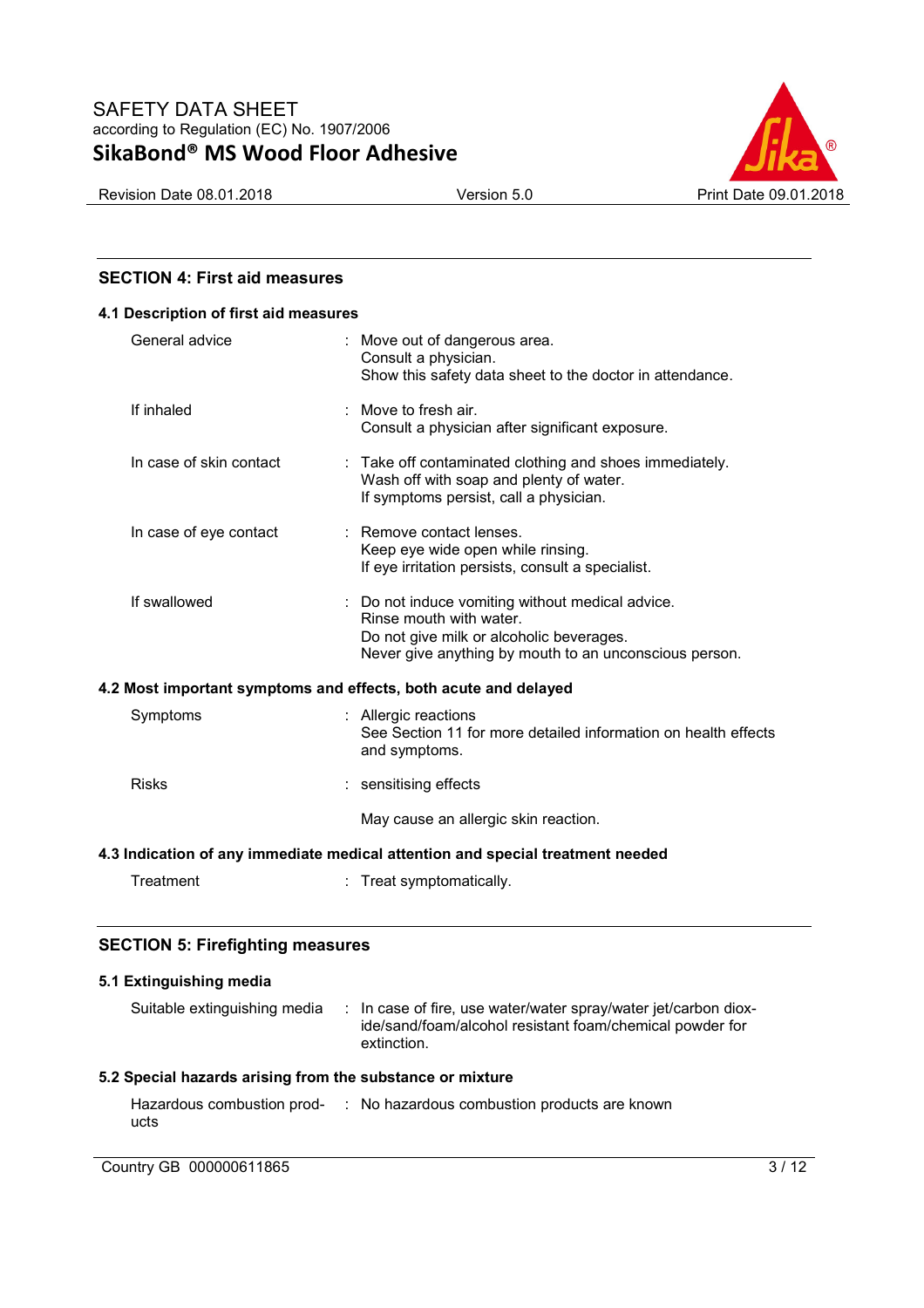

| <b>Revision Date 08.01.2018</b>                           | Version 5.0                                                                                                                                                    | Print Date 09.01.2018 |
|-----------------------------------------------------------|----------------------------------------------------------------------------------------------------------------------------------------------------------------|-----------------------|
| 5.3 Advice for firefighters                               |                                                                                                                                                                |                       |
| for firefighters                                          | Special protective equipment : In the event of fire, wear self-contained breathing apparatus.                                                                  |                       |
| Further information                                       | : Standard procedure for chemical fires.                                                                                                                       |                       |
| <b>SECTION 6: Accidental release measures</b>             |                                                                                                                                                                |                       |
|                                                           | 6.1 Personal precautions, protective equipment and emergency procedures                                                                                        |                       |
| Personal precautions                                      | : Use personal protective equipment.<br>Deny access to unprotected persons.                                                                                    |                       |
| <b>6.2 Environmental precautions</b>                      |                                                                                                                                                                |                       |
| Environmental precautions                                 | : Do not flush into surface water or sanitary sewer system.                                                                                                    |                       |
| 6.3 Methods and materials for containment and cleaning up |                                                                                                                                                                |                       |
| Methods for cleaning up                                   | Soak up with inert absorbent material (e.g. sand, silica gel,<br>acid binder, universal binder, sawdust).<br>Keep in suitable, closed containers for disposal. |                       |
| 6.4 Reference to other sections                           |                                                                                                                                                                |                       |
| For personal protection see section 8.                    |                                                                                                                                                                |                       |

# **7.1 Precautions for safe handling**

| Advice on safe handling                            | : Do not breathe vapours or spray mist. Avoid exceeding the<br>given occupational exposure limits (see section 8). Do not get<br>in eyes, on skin, or on clothing. For personal protection see<br>section 8. Persons with a history of skin sensitisation prob-<br>lems or asthma, allergies, chronic or recurrent respiratory<br>disease should not be employed in any process in which this<br>mixture is being used. Smoking, eating and drinking should be<br>prohibited in the application area. Follow standard hygiene<br>measures when handling chemical products |
|----------------------------------------------------|---------------------------------------------------------------------------------------------------------------------------------------------------------------------------------------------------------------------------------------------------------------------------------------------------------------------------------------------------------------------------------------------------------------------------------------------------------------------------------------------------------------------------------------------------------------------------|
| Advice on protection against<br>fire and explosion | : Normal measures for preventive fire protection.                                                                                                                                                                                                                                                                                                                                                                                                                                                                                                                         |
| Hygiene measures                                   | : Handle in accordance with good industrial hygiene and safety<br>practice. When using do not eat or drink. When using do not<br>smoke. Wash hands before breaks and at the end of workday.                                                                                                                                                                                                                                                                                                                                                                               |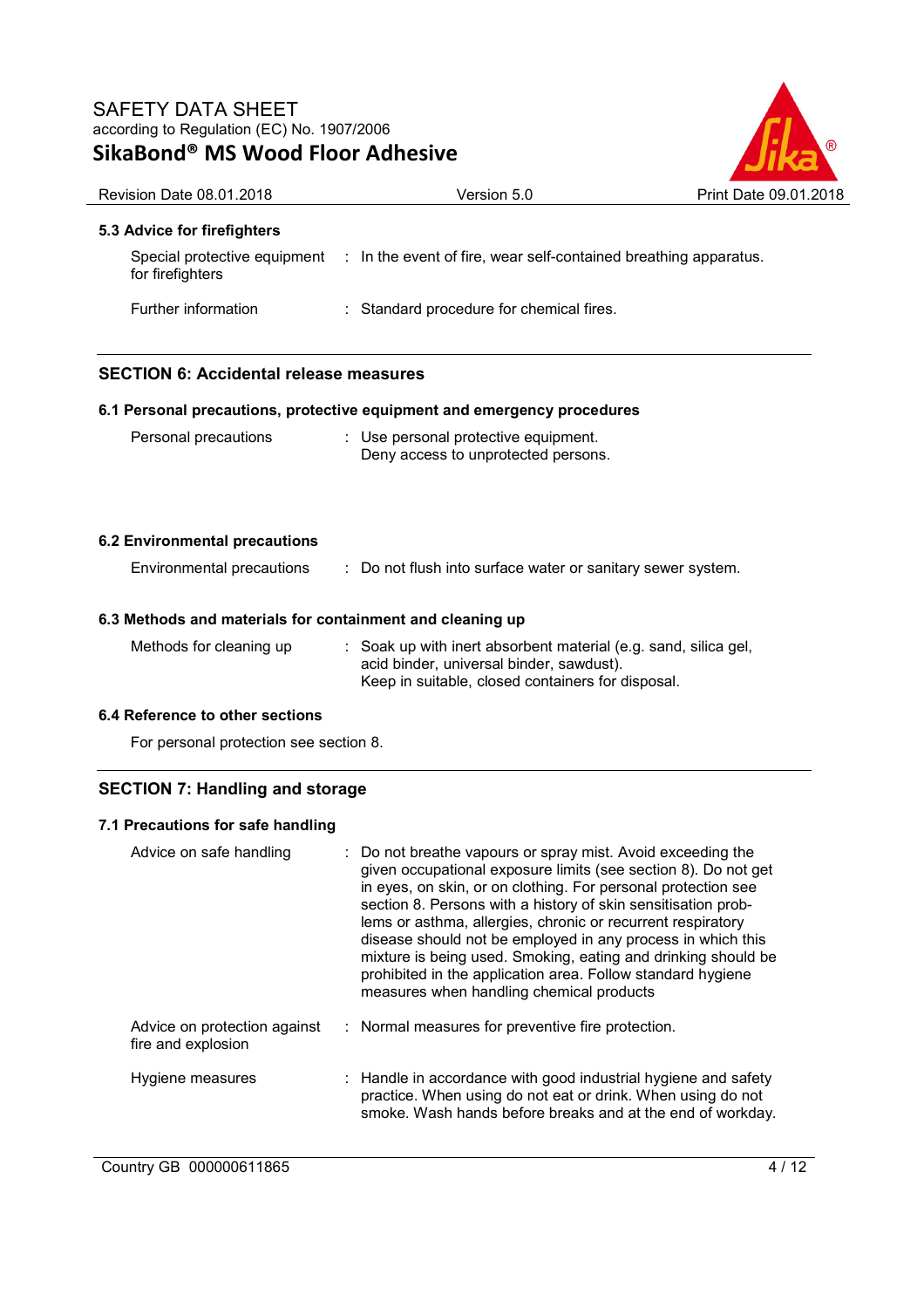

# **7.2 Conditions for safe storage, including any incompatibilities**

| Requirements for storage<br>areas and containers |  | : Keep container tightly closed in a dry and well-ventilated<br>place. Store in accordance with local regulations. |  |  |
|--------------------------------------------------|--|--------------------------------------------------------------------------------------------------------------------|--|--|
| Other data                                       |  | : No decomposition if stored and applied as directed.                                                              |  |  |
| 7.3 Specific end use(s)                          |  |                                                                                                                    |  |  |
| Specific use(s)                                  |  | : Consult most current local Product Data Sheet prior to any<br>use.                                               |  |  |

#### **SECTION 8: Exposure controls/personal protection**

#### **8.1 Control parameters**

Contains no substances with occupational exposure limit values.

#### **Occupational exposure limits of decomposition products**

| Components | CAS-No. | Value       | Control parame-        | Basis * |
|------------|---------|-------------|------------------------|---------|
|            |         |             | ters                   |         |
| methanol   | 67-56-1 | <b>TWA</b>  | $200$ ppm<br>266 mg/m3 | GB EH40 |
|            |         | <b>STEL</b> | $250$ ppm<br>333 mg/m3 | GB EH40 |

\*The above mentioned values are in accordance with the legislation in effect at the date of the release of this safety data sheet.

#### **8.2 Exposure controls**

#### **Personal protective equipment**

| Eye protection  | : Safety glasses with side-shields conforming to EN166<br>Eye wash bottle with pure water                                                                                                                                                          |
|-----------------|----------------------------------------------------------------------------------------------------------------------------------------------------------------------------------------------------------------------------------------------------|
| Hand protection | : Chemical-resistant, impervious gloves complying with an ap-<br>proved standard must be worn at all times when handling<br>chemical products. Reference number EN 374. Follow manu-<br>facturer specifications.                                   |
|                 | Suitable for short time use or protection against splashes:<br>Butyl rubber/nitrile rubber gloves (0,4 mm),<br>Contaminated gloves should be removed.<br>Suitable for permanent exposure:<br>Viton gloves (0.4 mm),<br>breakthrough time > 30 min. |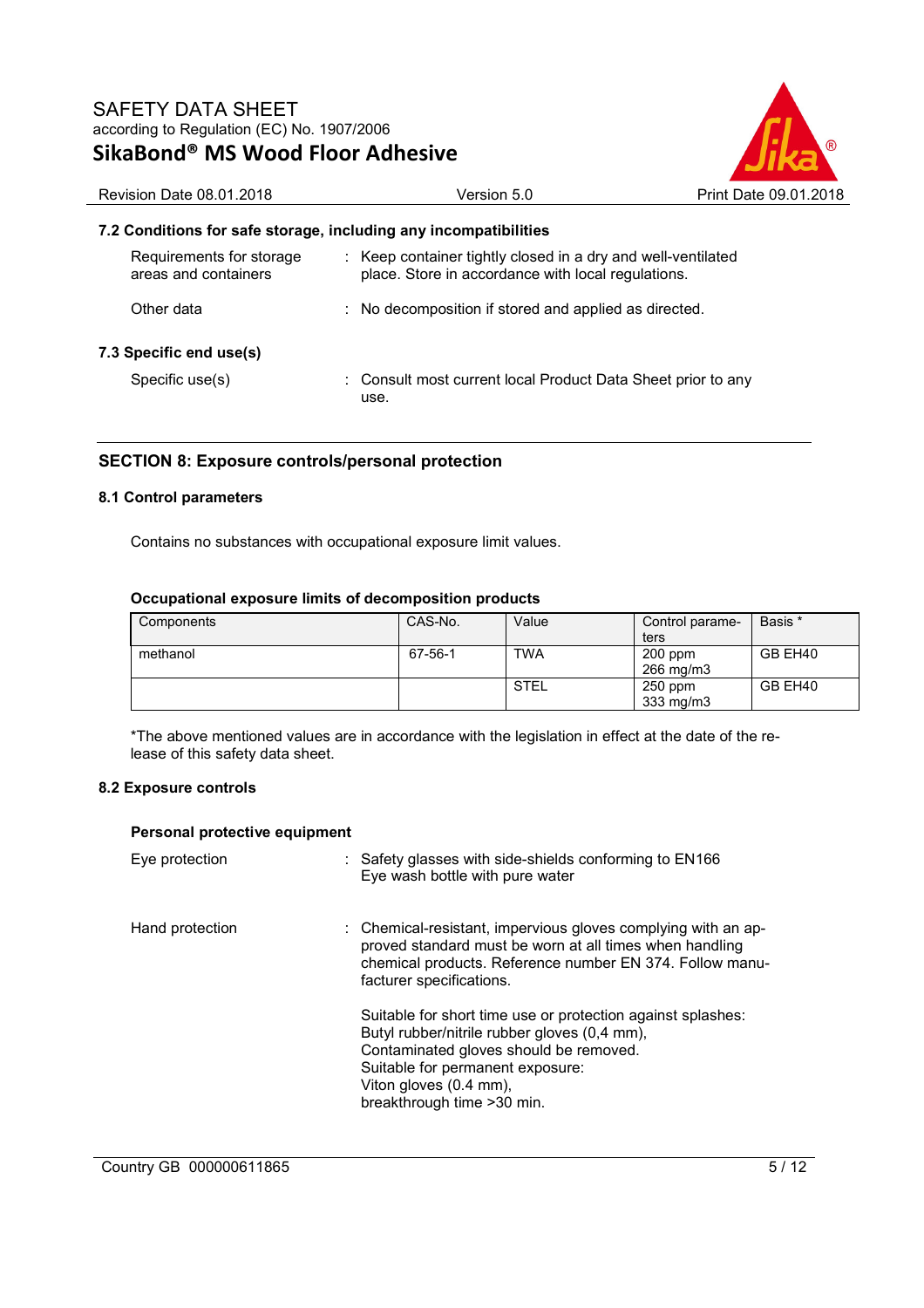

| Revision Date 08.01.2018               | Version 5.0                                                                                                                                                                                                                    | Print Date 09.01.2018 |
|----------------------------------------|--------------------------------------------------------------------------------------------------------------------------------------------------------------------------------------------------------------------------------|-----------------------|
| Skin and body protection               | $\therefore$ Protective clothing (e.g. Safety shoes acc. to EN ISO 20345,<br>long-sleeved working clothing, long trousers). Rubber aprons<br>and protective boots are additionaly recommended for mixing<br>and stirring work. |                       |
| Respiratory protection                 | : No special measures required.                                                                                                                                                                                                |                       |
| <b>Environmental exposure controls</b> |                                                                                                                                                                                                                                |                       |
| General advice                         | : Do not flush into surface water or sanitary sewer system.                                                                                                                                                                    |                       |

# **SECTION 9: Physical and chemical properties**

#### **9.1 Information on basic physical and chemical properties**

| Appearance                                |    | paste                                |
|-------------------------------------------|----|--------------------------------------|
| Colour                                    |    | beige                                |
| Odour                                     |    | mild                                 |
| <b>Odour Threshold</b>                    | t  | No data available                    |
| Flash point                               | t  | >61 °C                               |
| Autoignition temperature                  | t  | No data available                    |
| Decomposition temperature                 | t. | No data available                    |
| Lower explosion limit (Vol-%)             | ÷. | No data available                    |
| Upper explosion limit (Vol-%)             | t. | No data available                    |
| Flammability                              |    | No data available                    |
| <b>Explosive properties</b>               |    | No data available                    |
| Oxidizing properties                      |    | No data available                    |
| pH                                        |    | No data available                    |
| Melting point/range / Freez-<br>ing point | t. | No data available                    |
| Boiling point/boiling range               |    | No data available                    |
| Vapour pressure                           |    | 0,01 hPa                             |
| Density                                   |    | $1,6$ g/cm $3$<br>at 20 $^{\circ}$ C |
| Water solubility                          |    | No data available                    |

Country GB 000000611865 6 / 12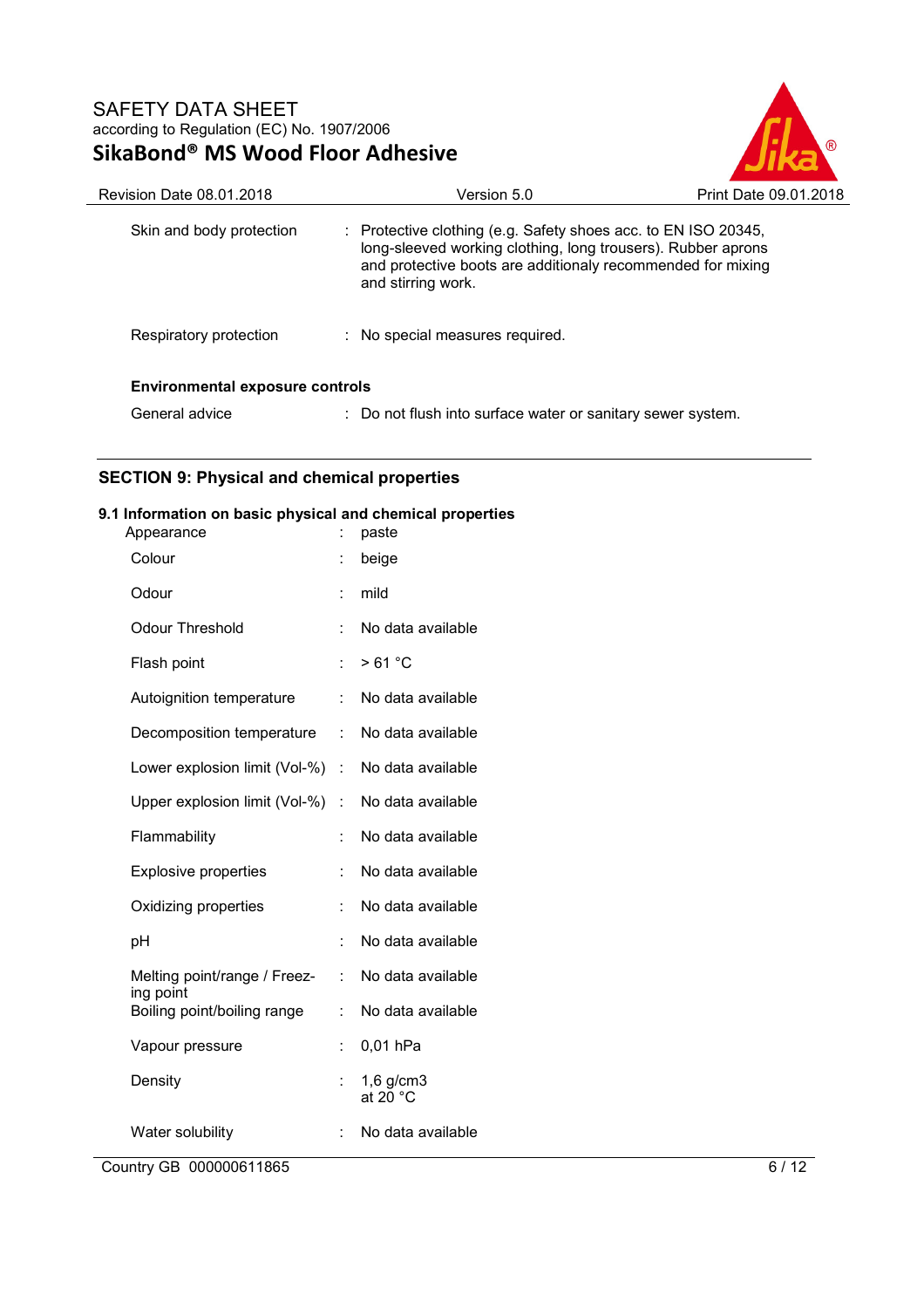

| Partition coefficient: n-<br>octanol/water | No data available                          |
|--------------------------------------------|--------------------------------------------|
| Viscosity, dynamic                         | $: 60.000$ mPa.s<br>at $20^{\circ}$ C      |
| Viscosity, kinematic                       | $>= 20.5$ mm2/s<br>÷.<br>at $40^{\circ}$ C |
| Relative vapour density                    | No data available                          |
| Evaporation rate                           | No data available                          |
|                                            |                                            |

### **9.2 Other information**

No data available

#### **SECTION 10: Stability and reactivity**

#### **10.1 Reactivity**

No dangerous reaction known under conditions of normal use.

#### **10.2 Chemical stability**

The product is chemically stable.

#### **10.3 Possibility of hazardous reactions**

| Hazardous reactions | : Stable under recommended storage conditions. |
|---------------------|------------------------------------------------|
|---------------------|------------------------------------------------|

#### **10.4 Conditions to avoid**

Conditions to avoid : No data available

#### **10.5 Incompatible materials**

| Materials to avoid<br>No data available |
|-----------------------------------------|
|-----------------------------------------|

#### **10.6 Hazardous decomposition products**

Hazardous decomposition products : methanol

#### **SECTION 11: Toxicological information**

#### **11.1 Information on toxicological effects**

#### **Acute toxicity**

Not classified based on available information.

# **Components: trimethoxyvinylsilane:**  Acute oral toxicity : LD50 Oral (Rat): ca. 7.120 mg/kg

Country GB 000000611865 7/12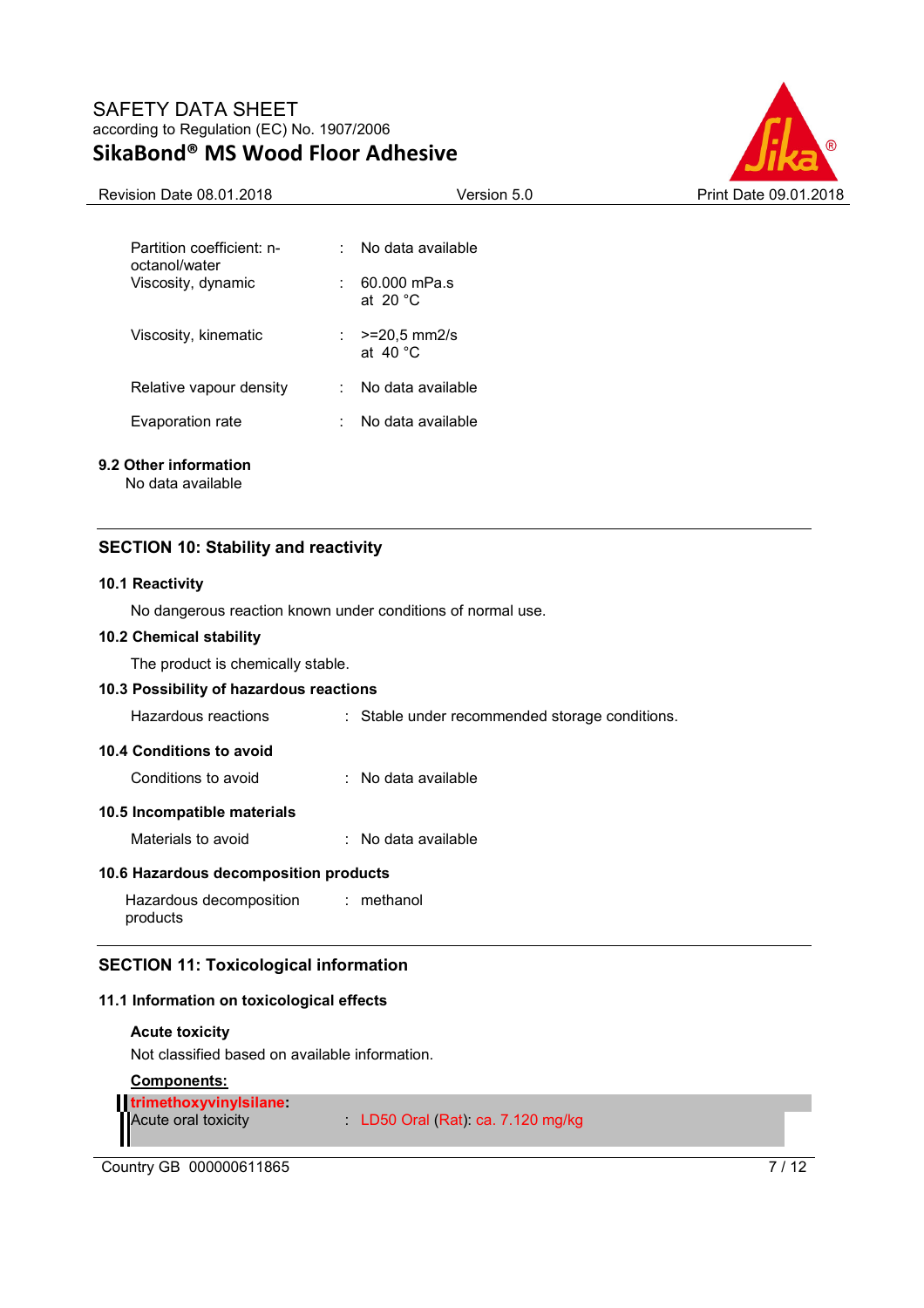

| <b>Revision Date 08.01.2018</b>                                                                      | Version 5.0                                                               | Print Date 09.01.2018 |
|------------------------------------------------------------------------------------------------------|---------------------------------------------------------------------------|-----------------------|
| Acute inhalation toxicity                                                                            | $LC50$ ca. 16,8 mg/l<br>Exposure time: 4 h<br>Test atmosphere: dust/mist  |                       |
| Acute dermal toxicity                                                                                | LD50 3.540 mg/kg                                                          |                       |
| N-(3-(trimethoxysilyl)propyl)ethylenediamine:<br>Acute oral toxicity                                 | LD50 Oral (Rat): ca. 2.400 mg/kg                                          |                       |
| Acute inhalation toxicity                                                                            | LC50 1,49 mg/l<br>Exposure time: 4 h<br>Test atmosphere: dust/mist        |                       |
| Acute dermal toxicity and the state                                                                  | LD50 Dermal $(Rat) > 2.000$ mg/kg                                         |                       |
| Pentamethyl piperidylsebacate:<br>Acute oral toxicity                                                | $LD50$ Oral (Rat): 3.230 mg/kg                                            |                       |
| <b>Skin corrosion/irritation</b><br>Not classified based on available information.                   |                                                                           |                       |
| Serious eye damage/eye irritation<br>Not classified based on available information.                  |                                                                           |                       |
| <b>Respiratory or skin sensitisation</b><br>Skin sensitisation: May cause an allergic skin reaction. | Respiratory sensitisation: Not classified based on available information. |                       |
| <b>Germ cell mutagenicity</b>                                                                        |                                                                           |                       |

Not classified based on available information.

#### **Carcinogenicity**

Not classified based on available information.

#### **Reproductive toxicity**

Not classified based on available information.

#### **STOT - single exposure**

Not classified based on available information.

#### **STOT - repeated exposure**

Not classified based on available information.

#### **Aspiration toxicity**

Not classified based on available information.

#### **SECTION 12: Ecological information**

#### **12.1 Toxicity**

### **Components:**

**Pentamethyl piperidylsebacate :** 

Country GB 000000611865 8 / 12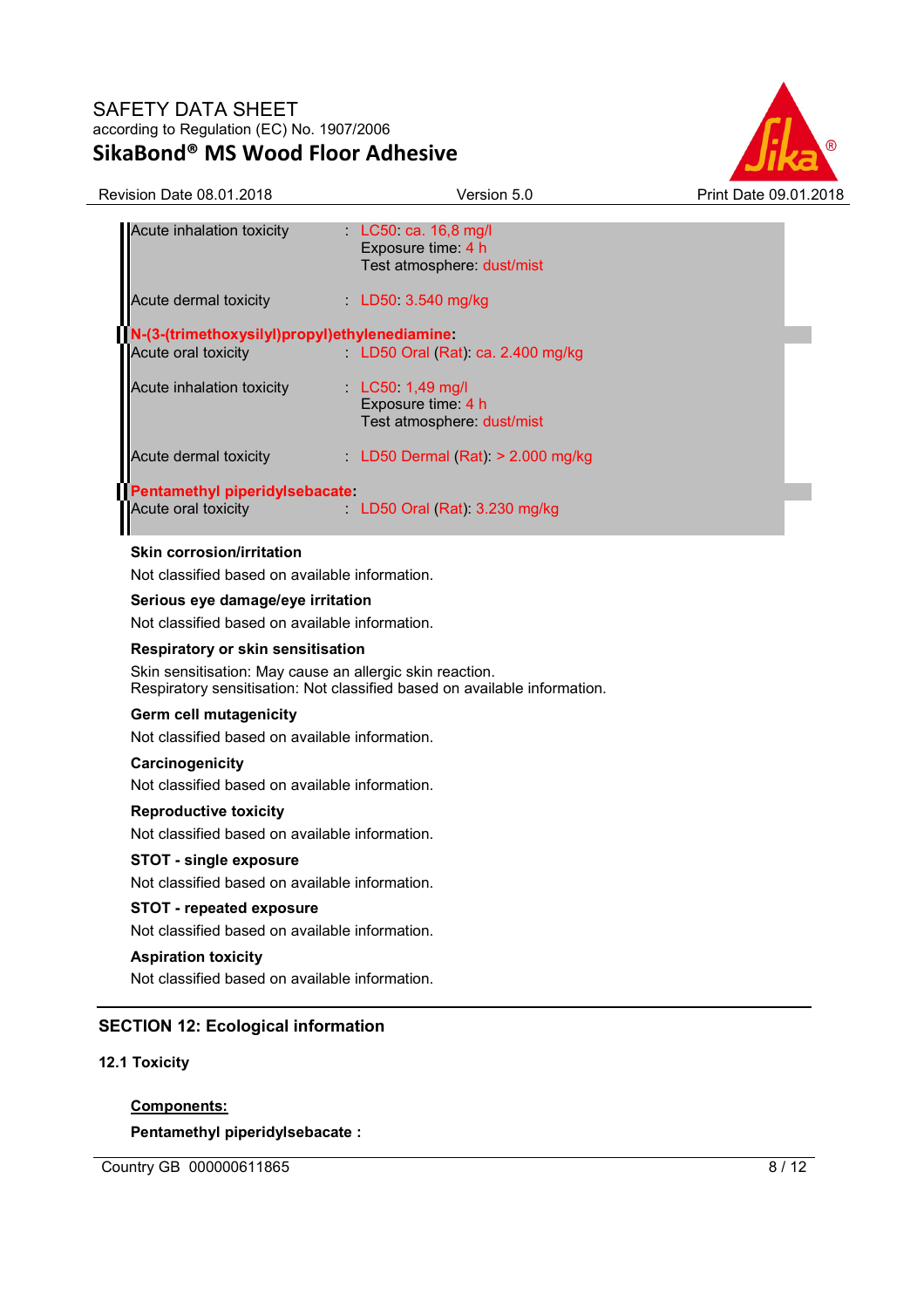

| JINUDVIIU<br><b>THE THREE TOOL AND CITY</b> |                                                                                                                                                                                                             |                       |
|---------------------------------------------|-------------------------------------------------------------------------------------------------------------------------------------------------------------------------------------------------------------|-----------------------|
| Revision Date 08.01.2018                    | Version 5.0                                                                                                                                                                                                 | Print Date 09.01.2018 |
| Toxicity to fish                            | $LC50$ 0,97 mg/l, 96 h, Fish                                                                                                                                                                                |                       |
| 12.2 Persistence and degradability          |                                                                                                                                                                                                             |                       |
| No data available                           |                                                                                                                                                                                                             |                       |
| 12.3 Bioaccumulative potential              |                                                                                                                                                                                                             |                       |
| No data available                           |                                                                                                                                                                                                             |                       |
| 12.4 Mobility in soil                       |                                                                                                                                                                                                             |                       |
| No data available                           |                                                                                                                                                                                                             |                       |
| 12.5 Results of PBT and vPvB assessment     |                                                                                                                                                                                                             |                       |
| Product:                                    |                                                                                                                                                                                                             |                       |
| Assessment                                  | This substance/mixture contains no components considered<br>to be either persistent, bioaccumulative and toxic (PBT), or<br>very persistent and very bioaccumulative (vPvB) at levels of<br>0.1% or higher. |                       |
| 12.6 Other adverse effects                  |                                                                                                                                                                                                             |                       |
| <b>Product:</b>                             |                                                                                                                                                                                                             |                       |
| Additional ecological infor-<br>mation      | : There is no data available for this product.                                                                                                                                                              |                       |
| <b>SECTION 13: Disposal considerations</b>  |                                                                                                                                                                                                             |                       |

#### **13.1 Waste treatment methods**

| Product                | : The generation of waste should be avoided or minimized<br>wherever possible.<br>Empty containers or liners may retain some product residues.<br>This material and its container must be disposed of in a safe<br>way.<br>Dispose of surplus and non-recyclable products via a licensed<br>waste disposal contractor.<br>Disposal of this product, solutions and any by-products should<br>at all times comply with the requirements of environmental<br>protection and waste disposal legislation and any regional<br>local authority requirements.<br>Avoid dispersal of spilled material and runoff and contact with<br>soil, waterways, drains and sewers. |
|------------------------|-----------------------------------------------------------------------------------------------------------------------------------------------------------------------------------------------------------------------------------------------------------------------------------------------------------------------------------------------------------------------------------------------------------------------------------------------------------------------------------------------------------------------------------------------------------------------------------------------------------------------------------------------------------------|
| Contaminated packaging | $\therefore$ 15 01 10* packaging containing residues of or contaminated<br>by dangerous substances                                                                                                                                                                                                                                                                                                                                                                                                                                                                                                                                                              |

# **SECTION 14: Transport information**

Country GB 000000611865 9/12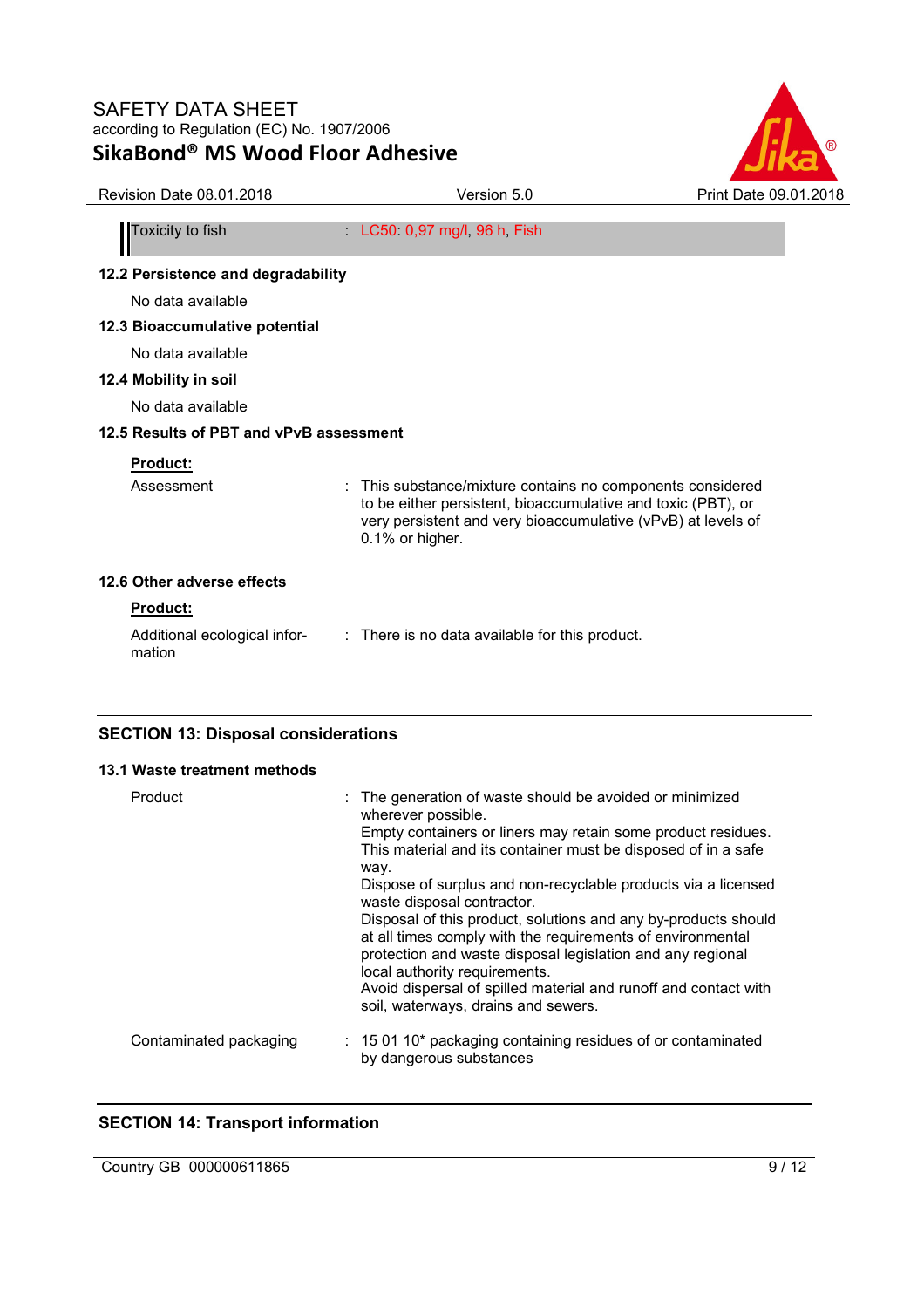

#### Revision Date 08.01.2018 Version 5.0 Print Date 09.01.2018

#### **14.1 UN number**

Not regulated as a dangerous good

#### **14.2 UN proper shipping name**

Not regulated as a dangerous good

#### **14.3 Transport hazard class(es)**

Not regulated as a dangerous good

#### **14.4 Packing group**

Not regulated as a dangerous good

#### **14.5 Environmental hazards**

Not regulated as a dangerous good

#### **14.6 Special precautions for user**

No data available

#### **14.7 Transport in bulk according to Annex II of Marpol and the IBC Code**

Not applicable

#### **SECTION 15: Regulatory information**

#### **15.1 Safety, health and environmental regulations/legislation specific for the substance or mixture**

| <b>Prohibition/Restriction</b><br>REACH - Restrictions on the manufacture, placing on<br>the market and use of certain dangerous substances,<br>preparations and articles (Annex XVII) |                                                                                                                                                                            | : Not applicable                                                                                     |
|----------------------------------------------------------------------------------------------------------------------------------------------------------------------------------------|----------------------------------------------------------------------------------------------------------------------------------------------------------------------------|------------------------------------------------------------------------------------------------------|
| REACH - Candidate List of Substances of Very High<br>Concern for Authorisation (Article 59).                                                                                           |                                                                                                                                                                            | : None of the components are listed<br>$(=>0.1\%).$                                                  |
| REACH - List of substances subject to authorisation<br>(Annex XIV)                                                                                                                     |                                                                                                                                                                            | $:$ Not applicable                                                                                   |
| <b>REACH Information:</b>                                                                                                                                                              | All substances contained in our Products are<br>- preregistered or registered by us, and/or<br>- excluded from the regulation, and/or<br>- exempted from the registration. | - preregistered or registered by our upstream suppliers, and/or                                      |
| jor-accident hazards involving dangerous substances.                                                                                                                                   |                                                                                                                                                                            | Seveso III: Directive 2012/18/EU of the European Parliament and of the Council on the control of ma- |

Not applicable

Country GB 000000611865 10 / 12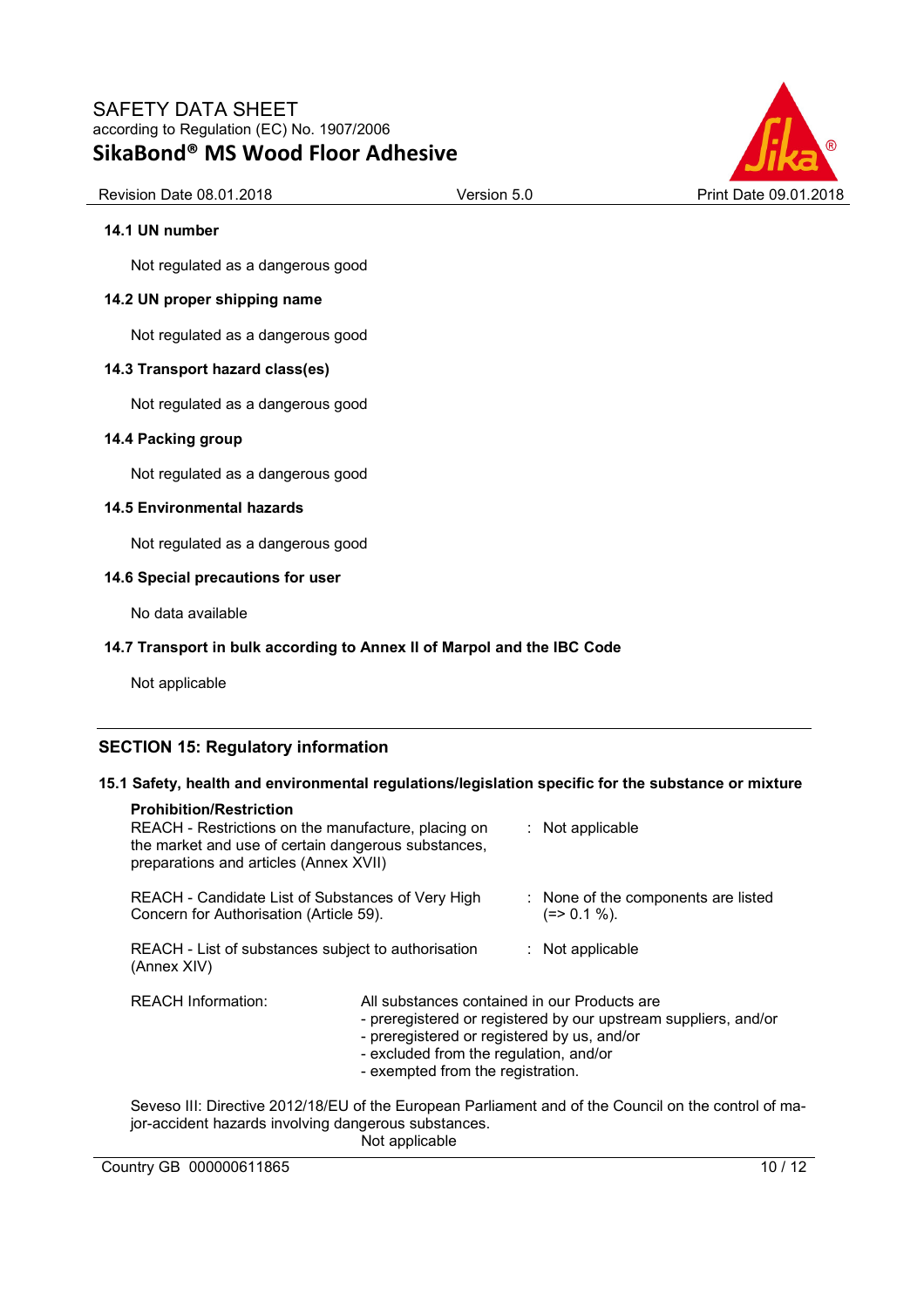

| <b>Revision Date 08.01.2018</b> | Version 5.0       | Print Date 09.01.2018 |
|---------------------------------|-------------------|-----------------------|
|                                 |                   |                       |
| VOC-CH (VOCV)                   | $: no VOC$ duties |                       |
| VOC-EU (solvent)                | 0,84%             |                       |

If other regulatory information applies that is not already provided elsewhere in the Safety Data Sheet, then it is described in this subsection.

Health, safety and environmental regulation/legislation specific for the substance or mixture:

: Environmental Protection Act 1990 & Subsidiary Regulations Health and Safety at Work Act 1974 & Subsidiary Regulations Control of Substances Hazardous to Health Regulations (COSHH) May be subject to the Control of Major Accident Hazards Regulations (COMAH), and amendments.

#### **15.2 Chemical safety assessment**

No Chemical Safety Assment has been carried out for this mixture by the supplier.

#### **SECTION 16: Other information**

#### **Full text of H-Statements**

| H226 | Flammable liquid and vapour.                                       |
|------|--------------------------------------------------------------------|
| H302 | Harmful if swallowed.                                              |
| H317 | May cause an allergic skin reaction.                               |
| H318 | Causes serious eye damage.                                         |
| H332 | Harmful if inhaled.                                                |
| H373 | May cause damage to organs through prolonged or repeated exposure. |
| H400 | Very toxic to aquatic life.                                        |
| H410 | Very toxic to aquatic life with long lasting effects.              |
|      |                                                                    |

#### **Full text of other abbreviations**

| Acute Tox.      | Acute toxicity                                                          |  |
|-----------------|-------------------------------------------------------------------------|--|
| Aquatic Acute   | Acute aguatic toxicity                                                  |  |
| Aquatic Chronic | Chronic aquatic toxicity                                                |  |
| Eye Dam.        | Serious eye damage                                                      |  |
| Flam. Liq.      | Flammable liquids                                                       |  |
| Skin Sens.      | Skin sensitisation                                                      |  |
| STOT RE         | Specific target organ toxicity - repeated exposure                      |  |
| ADR             | Accord européen relatif au transport international des marchandises     |  |
|                 | Dangereuses par Route                                                   |  |
| CAS.            | <b>Chemical Abstracts Service</b>                                       |  |
| <b>DNEL</b>     | Derived no-effect level                                                 |  |
| EC50            | Half maximal effective concentration                                    |  |
| <b>GHS</b>      | Globally Harmonized System                                              |  |
| <b>IATA</b>     | <b>International Air Transport Association</b>                          |  |
| <b>IMDG</b>     | International Maritime Code for Dangerous Goods                         |  |
| LD50            | Median lethal dosis (the amount of a material, given all at once, which |  |
|                 | causes the death of 50% (one half) of a group of test animals)          |  |

Country GB 000000611865 11 / 12